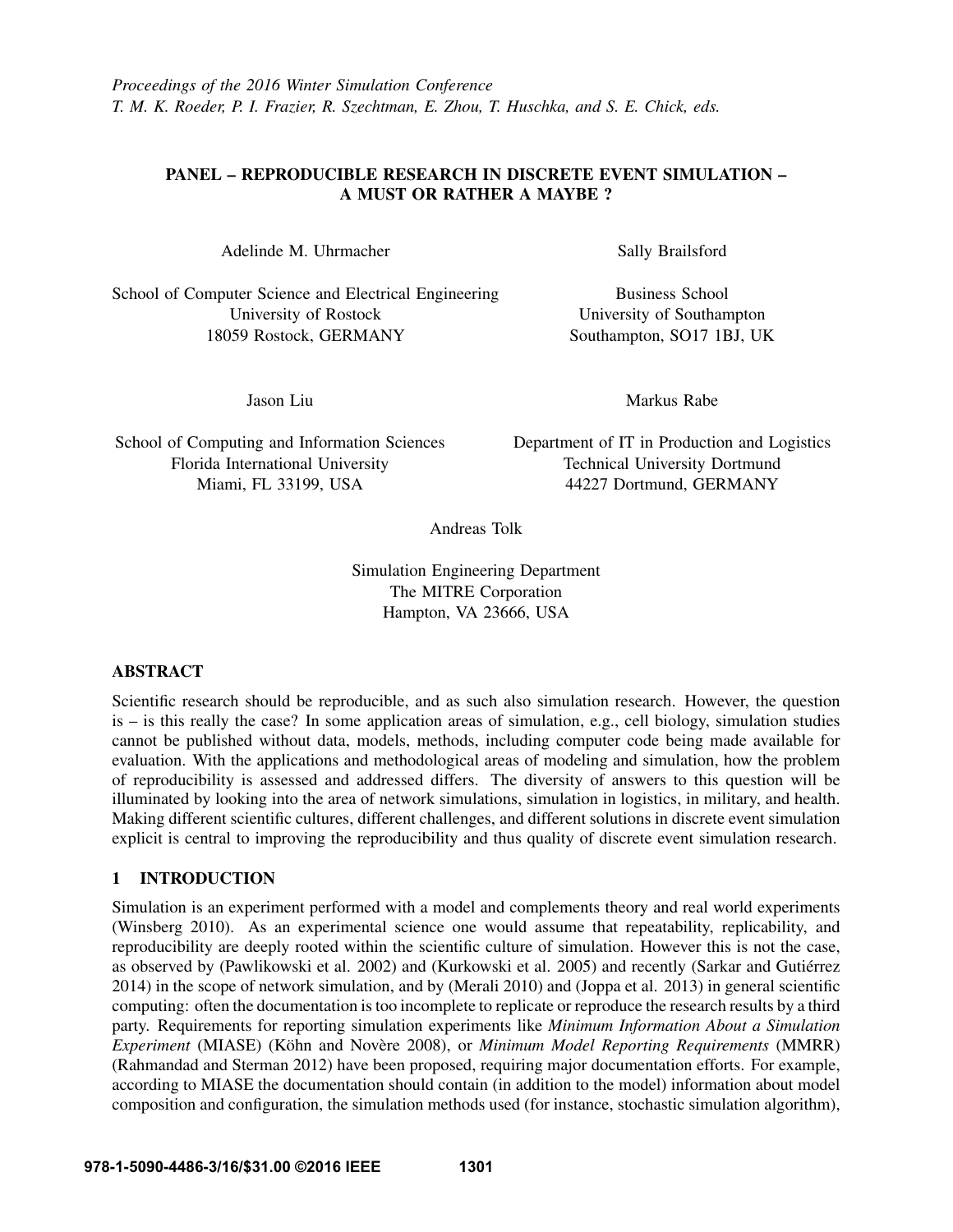the tasks performed, and the complete collection of outputs. These requirements in documenting research results for an improved replicability or reproducibility by a third party are only fragmentally considered throughout the simulation community. Often due to too few replications or other mistakes in executing the simulation, even the repeatability of a simulation (repeating the same simulation by the same people achieving the same results) might not be granted.

Research findings of discrete event simulation are often based on or illuminated by executing simulation experiments. Thus a documentation of simulation experiments, e.g., by exploiting domain specific languages for describing, specifying and executing experiments (Waltemath et al. 2011, Ewald and Uhrmacher 2014, Schützel et al. 2014), appears central. Also the other artifacts that are produced in discrete event simulation which might include conceptual, formal, and implemented model, software, data, test suites, other digital or mathematical artifacts and which might be closely linked with the research findings should be easily accessible and reusable. This leads us to a central motivation of pushing reproducibility. It is less mistrust or the wish to adhere to a scientific norm, but rather helping that future researchers can more effectively build on previous research. Therefore, we will also abstract from a more technical point of view how to obtain the exact same simulation results (Dalle 2012) and concentrate on the current state of reproducible research, constraints that apply, and individual remedies to improve replicability and reproducibility of simulation research in the different areas.

### 2 REPRODUCIBILITY: A PROBLEM OF APPROACHES OR APPLICATIONS ?

The panel has been located in the agent-based track of the Winter Simulation Conference. In the area of agent-based modeling the problem to ensure replicability appears particularly challenging, as no standard for describing agent-based models does exist, many applications still resort to implementing models in a general purpose host language, and models tend to be complex. Initiatives like OpenABM https://www.openabm.org/ give evidence of the desire to more effectively share and utilize agent-based models. However, enabling reproducible simulation studies with agent-based models requires significant efforts. The ODD (Overview, Design concepts, and Details) protocol has been introduced to standardize the published descriptions of individual-based and agent-based models with the objective of facilitating understandable and complete model descriptions and to address the problem of a lack of replicability (Grimm et al. 2010). However, the standard comes, with its own challenges, e.g., redundant description of model parts, and how to describe the model's dynamics in an unambiguous manner, and shortcomings, e.g., a standardized description of the experiments done to validate the models has not been included so far (Grimm et al. 2010, Collins et al. 2015). However, the effort has undoubtedly led to a changed perception of the problem of reproducibility and a more rigorous approach in developing and documenting models. However, the degree of adopting the ODD protocol varies with the application area, e.g., demography, ecology, sociology, or healthcare. Whereas in some areas it is adopted as de facto standard, in other areas, even if an agent-oriented simulation approach is used, authors appear largely unaware about the ODD protocol. Therefore, to really understand the problem of reproducibility in modeling and simulation research one needs to consult the application areas and their constraints.

## 3 REPRODUCIBILITY OF HEALTH CARE SIMULATION BY SALLY BRAILSFORD

There can be little doubt that healthcare is a hugely popular application area for simulation modeling. Literature surveys describe many hundreds of examples (Fone et al. 2003, Katsaliaki and Mustafee 2011). However, one common feature of all these reviews and survey papers is the lack of reported implementation of model findings and recommendations. Indeed, Fone et al state that " . . . we were unable to reach any conclusions on the value of modelling in health care because the evidence of implementation was so scant." (Fone et al. 2003, p.333). All this raises the obvious question: how can we get simulation models used more widely in healthcare? One problem is that discrete-event simulation models are undeniably time-consuming to build. In healthcare applications, models are often very complex and detailed. Data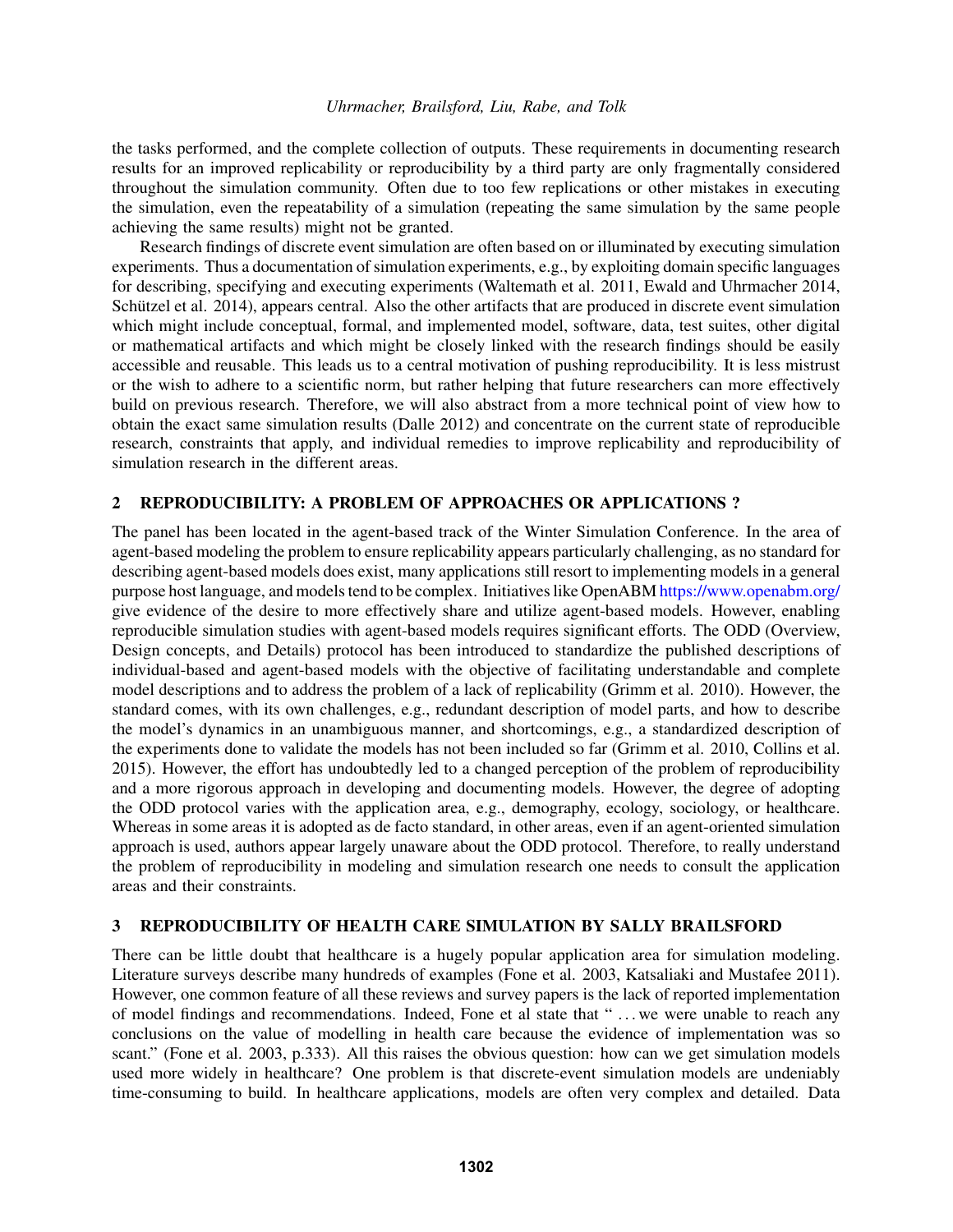collection is a lengthy (and painful) process which often requires Ethics Committee approval. Moreover, one of the key aspects of getting a model used involves convincing the client that the model has credibility. This can also be a time-consuming process. Questions frequently asked at the start of a new modeling project include "Who else has used this approach?" and "How do I know I can trust the model?" This section focuses on improving the reproducibility of published models as one possible step towards tackling some of these issues. This section is based largely on 25 years experience in the field and recently, since 2011, as Editor-in-Chief of the journal Health Systems. However, as an n = 1 case study, I have analysed a recent paper from the Journal of Simulation (Chen and Wang 2016) which describes a discrete-event simulation model of an Emergency Department (ED).

#### 3.1 Current State of the Art

For quality assurance and academic integrity reasons, it is critically important that the peer-review process for published papers is rigorous and reliable. Therefore, in theory, any paper that describes a simulation model should be scrutinized with the same attention to detail as a mathematical proof. Arguably, the only way this can be done is either to examine the original model developed by the authors (and indeed, a small number of journals require this) or to attempt to rebuild the model from scratch. The latter would be a major undertaking. Nevertheless, it is required by the UK National Institute for Health and Care Excellence (NICE) whose role, similar to the US Food & Drugs Administration, is to assess the safety of new medications and (in the case of NICE) determine whether they should be funded by the National Health Service (NHS). As part of its Health Technology Assessment process, NICE uses cost-effectiveness models (often simulations) in order to determine cost-effectiveness over a long time period. NICE requires all such models produced by pharmaceutical companies to be independently audited by academics, and the models rebuilt from scratch. This can take several months, even by experts.

Clearly this is a gold standard approach and it would be impractical to require it for academic research papers. Moreover, in healthcare, reproducing any but the most artificial model published in the literature is tricky. The conditions imposed by Ethics Committees may prohibit the sharing of data, even anonymized, with other researchers. Furthermore, in many countries data may have to be purchased from the organizations that collect it, and is not given away free of charge. For example, in the UK NHS a vast amount of transactional data are collected for financial monitoring or performance evaluation purposes, and while summaries of some these data are in the public domain, these are usually highly aggregated and thus of little use for detailed modeling. More detailed data can be purchased by universities for research purposes (the more detailed, the more expensive), but of course can never be made publicly available.

#### 3.2 Means to Improve Reproducibility

While it seems unlikely from a pragmatic standpoint that journals will ever require reviewers to rebuild whole models, there are steps that can be taken to increase model transparency and improve the quality of peer review. Journal editors have some responsibility here. As a reviewer and also as a journal editor myself, at the very least I would expect to see a high-level process flow diagram, for example the patient pathways through a hospital system or the different stages of a disease process. Most published papers in good quality journals include such diagrams, and also state the software used in the model, although there is rarely sufficient detail to allow the reader to reconstruct the model in its entirety. If you are lucky, the paper will contain details of (some of) the fitted probability distributions for the main activities, although obtaining the raw data to check the resulting parameters is usually impossible, for confidentiality reasons.

In the case of (Chen and Wang 2016), there is a simple diagram of patient flow in the ED, and a screen print (although of too low resolution to be readable) of the simulation model, which was developed in the software eM-Plant. There is an Appendix listing all the probability distributions and their parameters, which were fitted partly from administrative data obtained from the hospital, and partly using expert opinion. However, there are three different "Doctor" activities in the list and it is not clear what these are. Moreover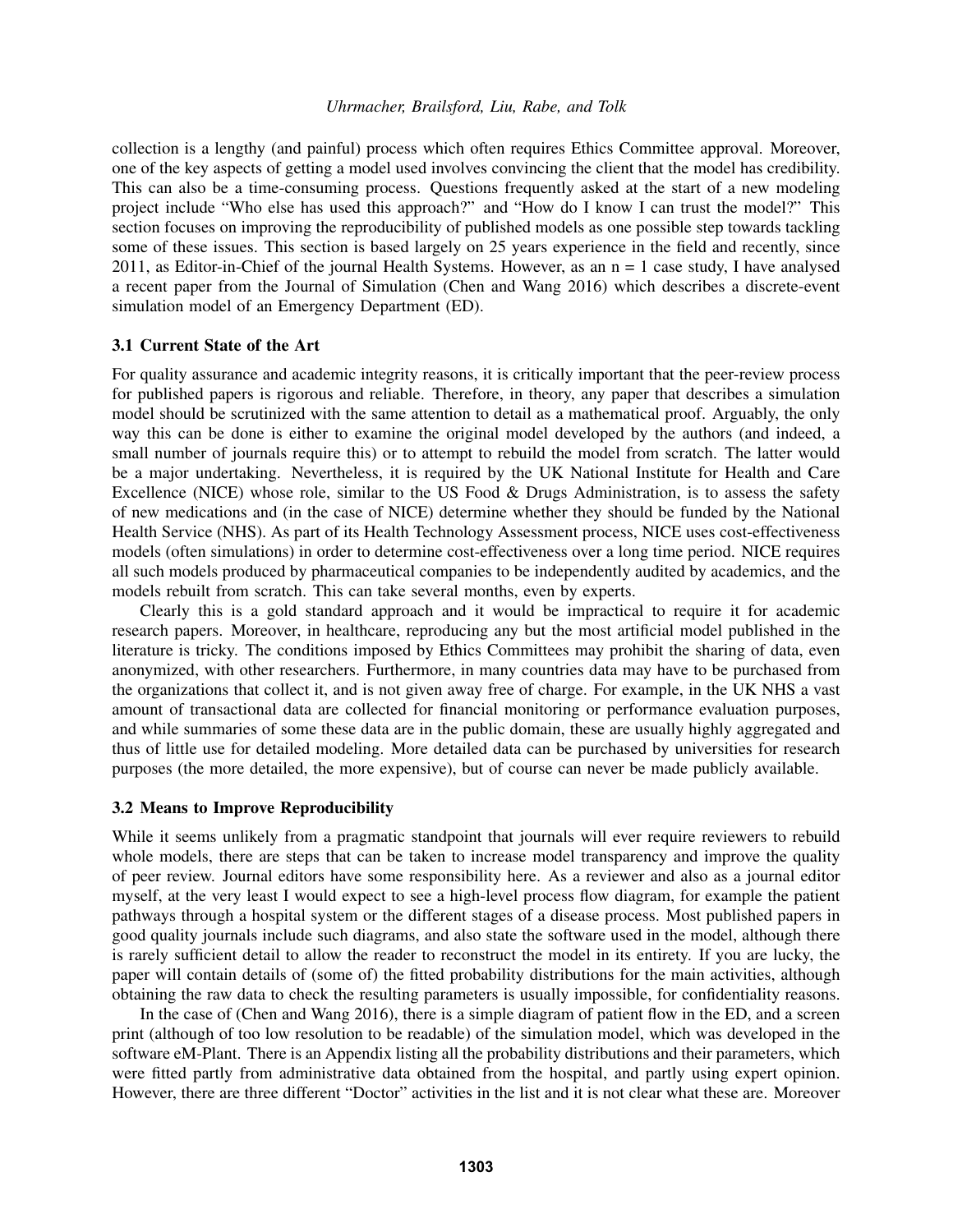two key things are missing, which mean that it would not be possible to reconstruct this model on the basis of the published paper. Firstly, we are not given full information about which resources (and how many) are required for each activity, and secondly and more seriously, we are not told the proportions of patients in each triage category. The latter is critical as without it, we cannot determine how many patients follow each path through the system. On the other hand, the simulation study appears to have been carried out rigorously and in close consultation with hospital stakeholders, and has been validated satisfactorily. This paper is by no means unusual in my experience.

There is a strong argument for a standardized approach to model description and documentation in published papers, which would allow models to be adapted more readily for reuse by other researchers. One further potential solution in healthcare might be the development of a massive synthetic patient dataset which could be used, rather like the MIPLIB library of test problems for integer programming algorithms, to allow researchers to compare their methods and models on a standardized dataset. This could be tailored to any specific demographic group, geographical location or healthcare delivery system. In the era of "big data" and open access publishing, such a concept is surely attainable.

#### 3.3 Discussion

There is considerable interest in the use of generic models in healthcare (Günal and Pidd 2011). Rather than take a whole model off the shelf, Gunal and Pidd argue that the most promising approach seems to be developing a collection or library of modular building blocks which can be assembled and reconfigured before being populated with local data. However, the governance issues surrounding data will always mean that many real-world healthcare simulation models will never be placed in the public domain.

In my experience, building the model is the easy part of a healthcare simulation project. Data collection and stakeholder management jointly occupy at least 90% of the effort in any healthcare modeling project. Even if we are able to reuse or adapt an existing model, there is always the problem of the "not invented here" syndrome. For example, simulation models for Emergency Departments (EDs) abound in the literature, yet it is hard to believe that EDs differ so widely from each other that a model developed for Hospital *A* could not be applied, albeit with slight structural modification and obviously with different data, to Hospital *B*. Nevertheless, every ED manager thinks their department is unique. My personal experience has been that the process of stakeholder engagement, i.e. building the relationship between client and modeler and involving clinicians every step of the way, is a necessary and inescapable part of the model development process. This leads to a lot of wheel-reinventing, and often also - sadly - to the model not being used because it took so long to develop that the problem it was originally designed to address has changed. However, surely some of this wheel-reinventing could be avoided if modelers made more effort to ensure their published models were more easily reproducible.

## 4 REPRODUCIBILITY OF NETWORK SIMULATION BY JASON LIU

#### 4.1 Current State of the Art

Simulation has been used and continues to be used quite extensively in studying computer networks and communication systems for evaluating new algorithms and protocols, for comparing design alternatives, and as fast prototyping tools. Although there exists a long history in network modeling and simulation, the first successful community-supported simulation framework can be attributed to ns-2, a project supported by DARPA in the mid 90s (Breslau et al. 2000). The result is a quite comprehensive suite of models, including a large collection of network protocols for both wired and wireless networks. They are widely used by the research community, even today. In fact, many simulators have been developed over the years to address different modeling and simulation needs, such as OPNET (http://www.opnet.com/), QualNet (http://scalable-networks.com/), OMNeT++ (https://omnetpp.org/) and ns-3 (http://www.nsnam.org/). Some have also been specially developed to model networks at scale, including SSFNet (Cowie et al. 1999), GTNeTS (Riley 2003), and ROSSNet (Yaun et al. 2003).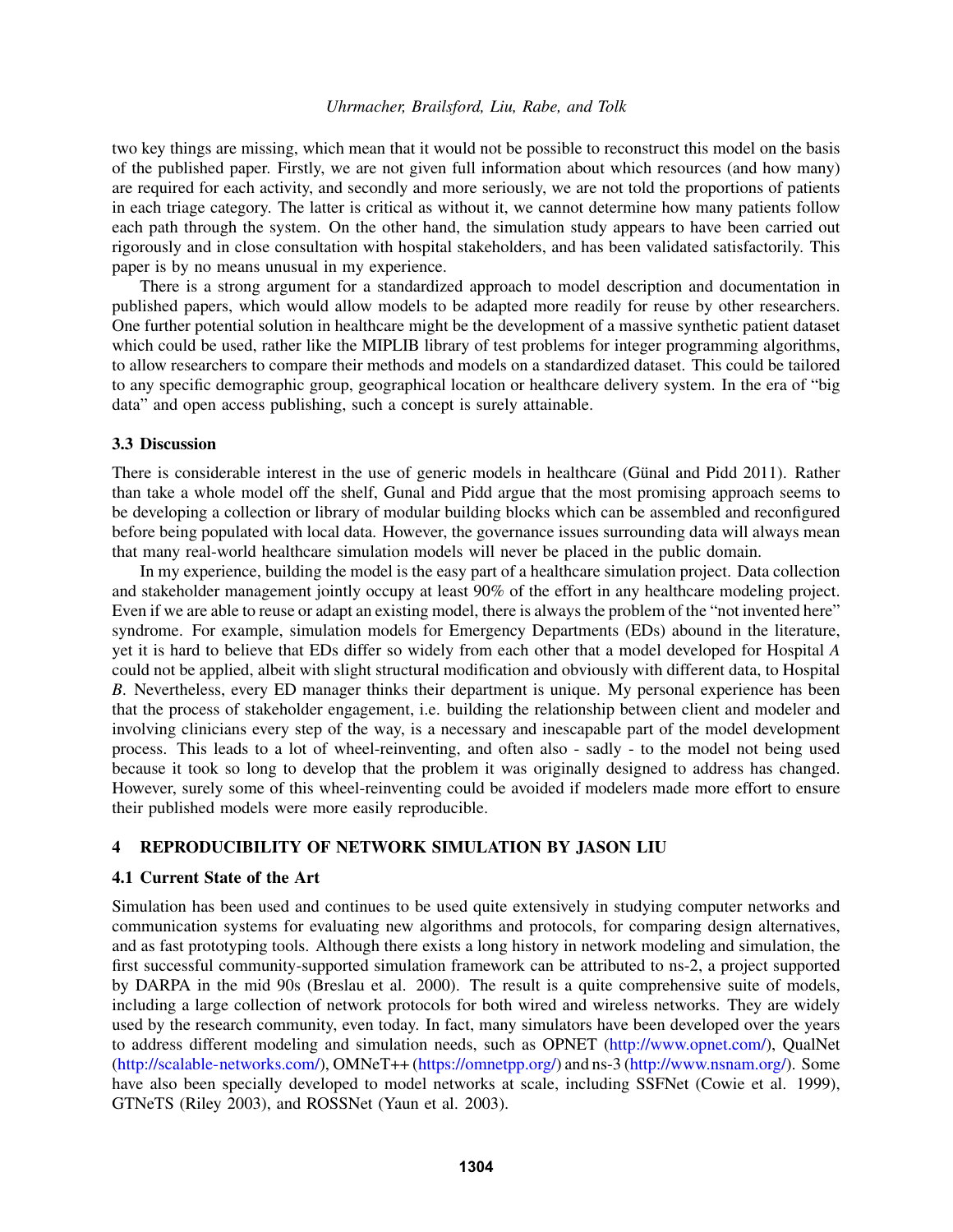The issue about reproducibility has been frequently raised and seriously coped with in the past. Conceptually, reproducibility could be achieved with relative ease, especially when a common network simulator has been adopted by the community. In this case, researchers could publish the source code of the new module (for example, a new network protocol implementation in ns-2). In their papers, the authors could easily provide a reference to a public repository along with the necessary details (including the seed for the random numbers) for configuring the simulation experiments used to obtain the results appeared in the papers.

Unfortunately, the reality is far from satisfactory. Pawlikowski et al. (2002) claim that *"An opinion is spreading that one cannot rely on the majority of the published results on performance evaluation studies of telecommunication networks based on stochastic simulation, since they lack credibility."* The claim is based on a survey study of over 2200 papers in prominent network conferences, which indicates that a majority of the published results (approx. 77%) did not state the type of simulation used in the study, and only a small fraction of the papers (approx. 30%) specified the type of pseudo-random number generators used in the experiment (Pawlikowski 2003). Another study in 2005 (Kurkowski et al. 2005) zoomed in a top mobile ad hoc network (MANET) conference and found that, although the MANET research community relies heavily on the use of simulation (approx. 75% of the 151 papers appeared in the last five years included simulation results), the credibility of the simulation (mainly in terms of repeatability) has not improved at all. A more recent study by Sarkar and Gutiérrez (2014) reached the same conclusion.

There are additional problems associated with reproducibility. One obvious problem is that network simulators typically contain many hidden parameters (default configurations, unspecified protocol parameters). These hidden parameters may change between simulator versions, usually subject to the whims of the developers without proper documentation. As such, the simulator behavior may change unexpectedly; the results obtained from one version of the simulator may not be reproducible with other versions.

Another problem is associated with the "standard" simulation scenarios. In several communities, researchers conduct experiments by choosing from only a small set of well-established scenarios, which may not be designed originally to suit all situations. Using these standard scenarios can promote reproducibility, but may occasionally generate biased results, sometimes giving very wrong conclusions. For example, in early studies of TCP congestion control, researchers typically use "the dumbbell model" in their experiments, where all servers are put on one side of the dumbbell-shaped network and all clients on the other side. The servers and clients engage in pair-wise large data transfers in a synchronous fashion: all start from time zero and thus all experience similar end-to-end path delay. Unfortunately, all these experiments suffer from what is called "the phase effect", which *"is not relevant to the modern Internet", but "an artifact of unrealistic simulation scenarios."* (Floyd and Kohler 2003). Another example is the random waypoint user mobility model commonly in wireless simulations. Yoon et al. (2003) discovered that this model, if not parameterized correctly, may not generate steady-state results. It took the community many years, long after this discovery, to correct itself in the simulation experiments.

In today's network research, simulation still plays an indispensable role, however only as a part of the whole. A typical network study considers experiments using simulation, emulation, physical testbeds, or a combination of them. Li and Liu (2014) conducted a survey of five-year SIGCOMM papers (2007-2013) and found that, among papers involved with experimental studies, approx. 46% of the papers contain only experiments using physical testbeds, while approx. 20% papers contain only simulation studies. Most interestingly, nearly one third of the papers involve both simulation and physical testbeds. There is a trend to integrate simulation with the physical network testbeds, i.e., human, software, or hardware-in-the-loop models, e.g., Gu and Fujimoto (2007), Ahrenholz et al. (2008), Liu et al. (2009), Nicol et al. (2011), Tazaki et al. (2013), Erazo and Liu (2013). Obviously it is more difficult to achieve reproducibility from simulation that interoperates with the physical counterparts with non-repeatable behaviors. For this, we ought to first identify important characteristics of realistic and reproducible experiments. Handigol et al. (2012) suggest that they should include functional realism (the system must provide the same functionality),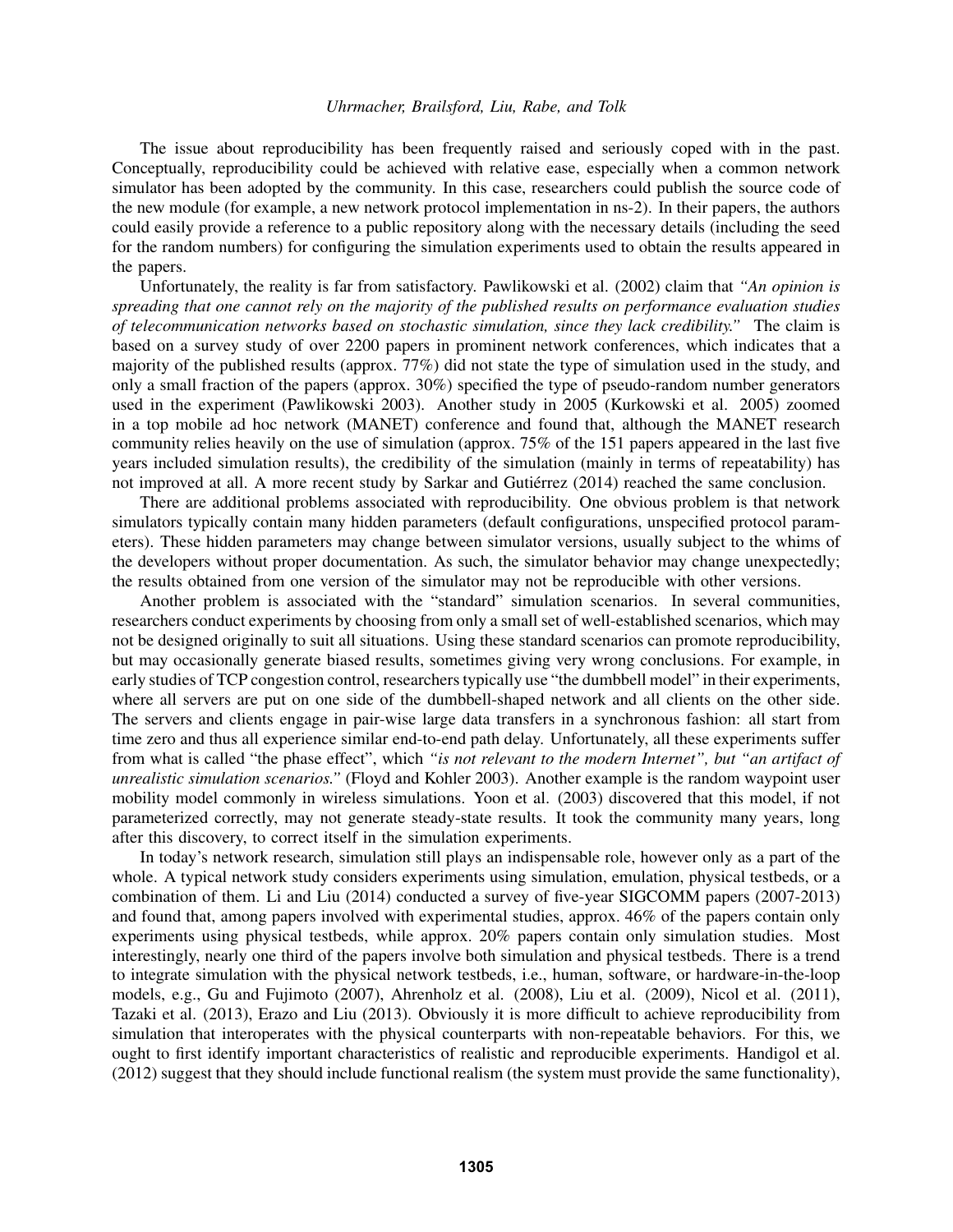timing realism (exhibit similar timing behavior), traffic realism (experience similar network traffic), and easy replication (set up and run without difficulty).

### 4.2 Means to Improve Reproducibility

There is no known solution that can satisfy all characteristics. But partial solutions do exist. In particular, there are two technological trends that can make reproducibility easier. The first trend is that virtual machine solutions have become widely available. Simulation experiments, including both software code and data, can be packaged as "virtual appliances", with which one can run the experiments by instantiating the same execution environment on a virtual machine. This would avoid messy software/system dependency issues (software tool chain). A case in point is Handigol et al. (2012), where one can map network experiments to interconnected virtual machines (containers). One can create "runnable papers", where published results can be reproduced in a teaching environment with relative ease.

Another technological trend is that meta-clouds and cyber-infrastructure testbeds, such as CloudLab (https://www.cloudlab.us/), Chameleon (https://www.chameleoncloud.org/), and GENI (Berman et al. 2014), have become more accessible. They are shared resources and reconfigurable. They allow researchers to automate experiments, including resource allocation, model instantiation, execution, and data collection. An example is Apt (Ricci et al. 2015), allowing experiments to re-create the same execution environment on EmuLab (White et al. 2002) and GENI.

## 5 REPRODUCIBILITY OF SIMULATION IN LOGISTICS BY MARKUS RABE

In the following, the situation is analyzed for the logistics field with a view also on production enterprises, as they face a significant bunch of logistics problems. Within the company, the supply of parts and materials, the handling of finished parts and the disposal of waste are often characterized as production logistics. In the broader view, supply chain logistics covers the supply and distribution on long haul, regularly comprising suppliers or customers that are another legal entity or even multiple tiers of delivery and distribution. Transport logistics can be considered as part of the supply chain. Nevertheless, because of the detailed models required for transport simulation, these investigations are mostly conducted on a narrower cut of the full supply chain. Similar problems occur also in other sectors as e.g., heavy construction, civil engineering etc., and are, therefore, not excluded from this investigation. Most of these application fields can be seen as discrete systems with activities that do not follow general cycle times and are, therefore, modeled by discrete event simulation (DES). For special details, we find continuous models (energy models, chemical processes as part of the production, etc.) and for applications that show no major time dynamics Monte Carlo approaches.

### 5.1 Specific Issues in Logistics Experiments

Simulation models in the logistics field show characteristics that are not recognized in the same strength in other simulation application areas. These concern the type of the model, the source of the input data, and the closeness of detailed result data to the enterprises business. Logistics models, if detailed enough for simulation, are rarely built on mathematical relationships. In contrast, the simulation model is for the major part a description of local discrete decision rules that cover the control decisions and also business decisions. While the physical elements of the material flow are, with few exceptions, standard and not competitive, the way to use them for a most efficient logistics flow are considered precious know-how that may not be made public. On the other hand, there is no possibility to reproduce the results without exactly this knowledge on a very detailed level. Logistics models could, as all simulation models, operate with stochastic information based on theoretical distributions. However, it seems that users often don't trust such distributions and prefer to use real data. Just as examples, a real bill of material is used instead of a distribution that specifies how frequently a specific part is assembled, or real order data instead of a count per part and year combined with a distribution over the year. One of the reasons might be that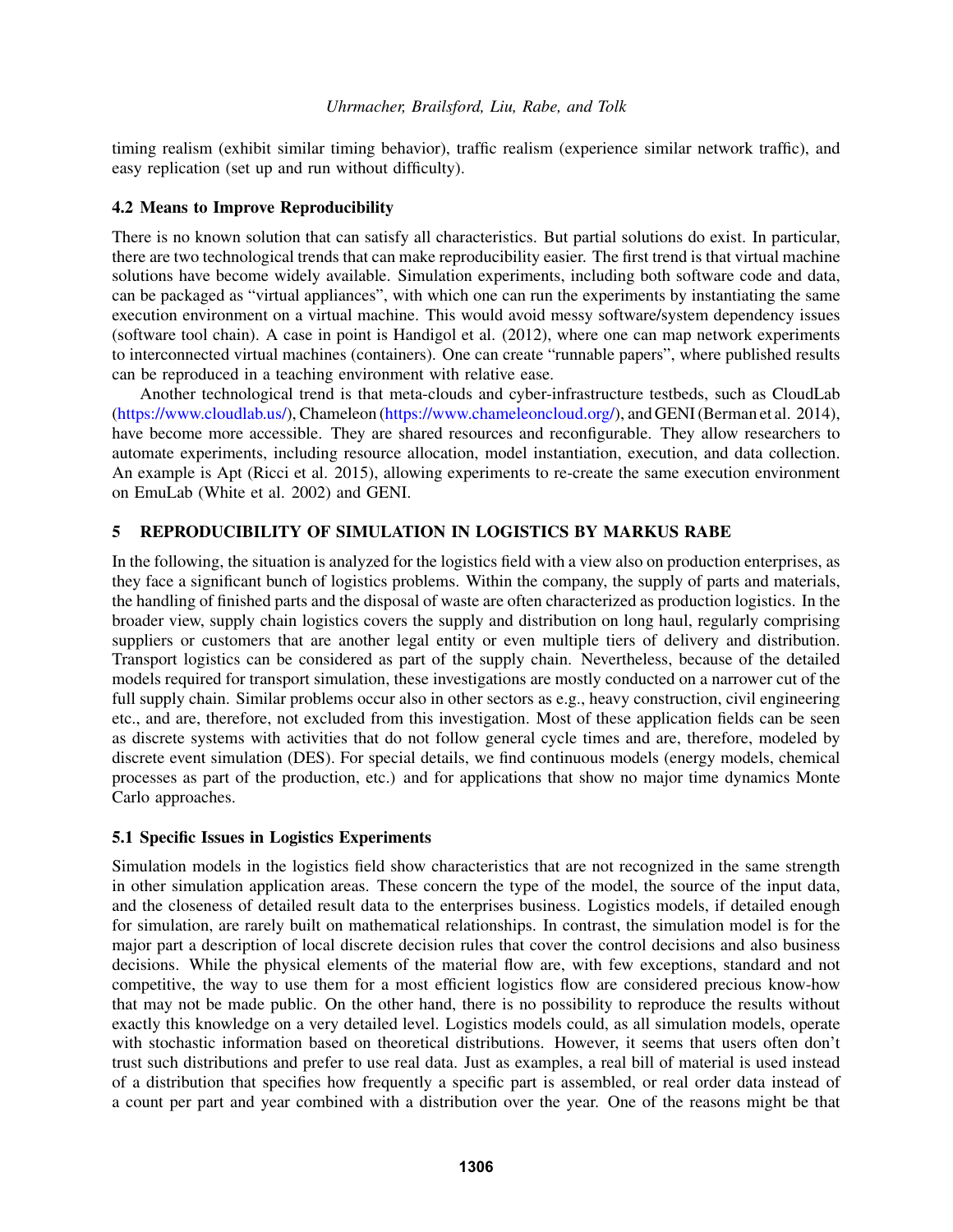there is significant correlation among parameters (e.g., specific parts are typically ordered in combination). Another potential reason could be the challenge to find a fitting distribution, as real data often show bi-mode or even multi-mode shapes that are found to be difficult to model as a mathematical distribution. As, consequently, real data are used in the model, it becomes obvious that most of these data will be strictly classified. Nevertheless, they can be used for a published study in some cases, but the data will then be given incomplete by (a) selecting data that are less sensitive; (b) changing real information like product names or customer names by artificial dummy information; (c) and excluding absolute figures from results, e.g., by omitting numbers on the ordinate of graphs or by giving percentages in result tables. On the other hand, there are parts of the simulation study that seem not to be influenced by nondisclosure or model structure problems, at least not in a major way. These concern parts of the credibility of the model, which heavily relies on the rigorous statistical evidence and a well-structured and systematic verification and validation (V&V) procedure. V&V is an essential part of a simulation study (Balci 1998), and there is sufficient research on the detailed V&V procedures along simulation studies in the logistics field (Rabe et al. 2009). For the statistical evidence, at least basic information like the number of replications conducted as well as the length of the transient phase (for non-terminating models) should be specified, and also argued why these parameters have been chosen in the given way. There are little arguments why this should not be published.

#### 5.2 Current Situation

In order to get a clearer image of the situation, recent publications have been analyzed. With the aim to keep the task manageable but at the same time to have an acceptable level of representativeness, the proceedings of the last two issues of the ASIM Conference on Simulation in Production and Logistics have been analyzed (Dangelmaier et al. 2013, Rabe and Clausen 2015). This biannual conference is the only large event that is fully dedicated on this topic. Furthermore, the papers that have appeared either in the "Manufacturing Applications" or in the "Logistics, SCM, and Transportation" track of two Winter Simulation Conferences (Tolk et al. 2014, Yilmaz et al. 2015) were included in the analysis. In the logistics field, there are far more conference reports than journal papers. However, as journal papers might have a different attitude, the special issue in the Journal of Simulation on "Simulation in Production and Logistics" (Wenzel et al. 2016) has been included. From all these sources, papers that did not address a direct research issue, e.g. papers on field studies, kinematics problems, or guideline works, have been excluded from the analysis, leading to a total sample size of 193.

In terms of application areas, 85 papers mainly address logistics, 84 production, 13 construction-related topics, and 11 other or general topics. In terms of the level of detail, 36 papers comprise supply chains, 49 address intralogistics and 24 describe transport-specific applications; further 9 focus on energy aspects and 75 papers address other topics, with a nice bunch of these on scheduling tasks for the production-oriented papers. Due to the approach of this research, most papers (139) report on DES, while a minority of 5 papers uses timesliced models, 10 papers give Monte Carlo applications, 8 continuous models, 7 hybrid approaches, and 24 papers use more than one or are not clear with respect to the applied technology.

The hypothesis that many papers show real cases is proven by a number of 105 papers that explicitly address a real case (sometimes not naming the exact company). Even from the remaining 88 papers, many state that they use an adapted or simplified case based on a real system. As expected, models are not given in full detail. A minority of 10 papers disclose quite detailed information on the model (mostly those on artificial cases), while 41 give merely no information, 34 at least some indications, 57 an overview, and 46 explain parts of the model. Further, 5 give no details, but give references to other reports announcing that information could be found there. The situation for the input data is similar: 69 papers give merely no information, 67 just indications about the kind of input data used, 3 provide a reference to other sources, 49 partial information, and only 5 give apparently complete input (typically, for small toy samples).

For the output data, the situation is much better, not fully surprising, as these are the results that should at least demonstrate the benefits of the investigation. Still, however, 40 papers do not give any substantial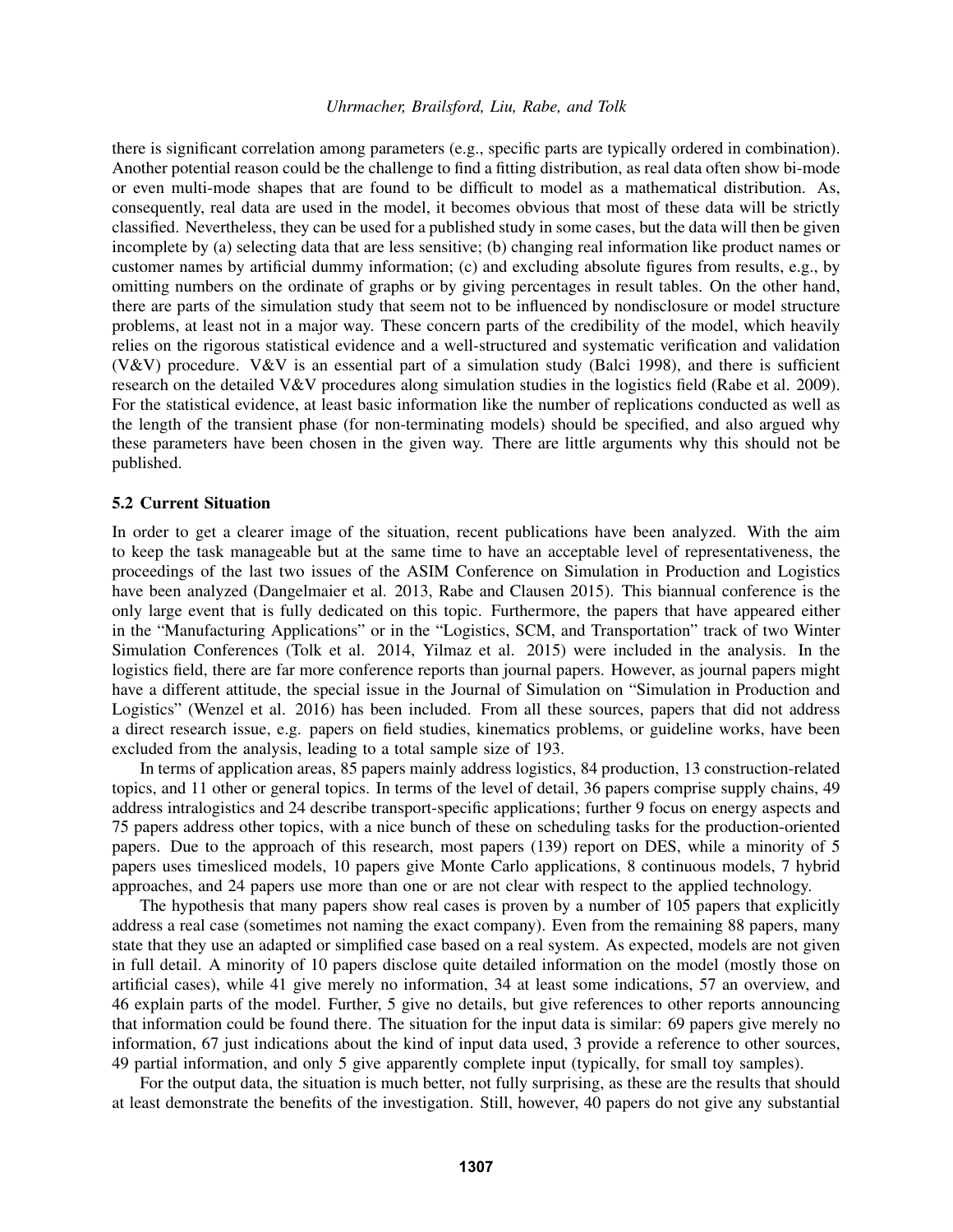output data, 21 disclose only qualitative results, 130 give at least some quantitative data, and 2 provide broad and detailed result data. Not surprising but also not understandable, very few papers give clear indication about the statistical procedures. The vast majority of 129 papers does not discuss any issues coming from stochastic effects at all; 55 show at least some information (e.g., specify confidence intervals, number of replications, ) and only 9 papers give adequate information. Even worse, two thirds of the papers (129) do in no way discuss any validation and further, 14 mention validation with absolutely insufficient information. Only 9 papers (5%) give at least some understandable argumentation on how credibility of the model and its results have been achieved, and no single paper gives really convincing argumentation.

### 5.3 Discussion

Generally, it becomes obvious that publishing detailed models and data is mostly influenced by nondisclosure considerations. In cases where this does not apply, the detailed model and the applied input data are far too large to reproduce them in a paper, but they could be made available on side channels like Web sites. For general statistical parameters as well as for the exact V&V procedure there seems to be no barrier to publish it.

The provision of information about the model and its results on a level of detail that might allow for reproducing the experiments is scarce. For the cases built on real-world data this seems to root in the fact that the logic of simulation models comprises a very detailed knowledge about the company's control strategy, which is regarded as precious and competitive. Also, input data (and often even output data) mirror information that would be very interesting to potential competitors and is, thus, not disclosed. This also leads to the effect that results are sometimes not given as absolute figures but as percentages, or even without quantification of the ordinate's data. Simulation studies that aim to solve specific problems for smaller sections of the process, however, might have a more principle approach and sometimes work on artificial or at least anonymized data. Generally said, the provision of simulation results is frequently not satisfying. Reasons are rarely given, but might root in the application of real-world model sections, just because they had been available to the investigator, and are consequently not open for publication. In other cases, models tend to be complex; specifying the full model would actually mean to publish the model itself. There would be an easy option to do this, obviously not within the specific papers, but through a public repository. Therefore, it might be worth it to encourage authors to publish input data and model, as long as they are not classified.

### 6 REPRODUCIBILITY AND MILITARY SIMULATIONS BY ANDREAS TOLK

### 6.1 Background on Military Simulation and the Approach on Reproducibility

Simulation and simulation–based experiments have a long standing tradition within the defense domain, as discussed with many examples in Loper and Turnitsa (2012). Although the predominantly perceived application domain is training and support of exercises, normally referred to as computer assisted exercises (CAX) as described among others in (Cayirci 2009), simulation–based experiments are conducted in support of analysis, procurement, support of operations, and several other domains. As such, the defense domain was among the leaders in supporting verification and validation efforts early on, as described in (Balci 1994). The *"The Journal of Defense Modeling and Simulation: Applications, Methodology, Technology (JDMS)",* published quarterly by SAGE (eISSN: 1557380X, ISSN: 15485129) since January 2004 was created as a refereed archival journal devoted to advancing the practice, science, and art of modeling and simulation as it relates to the military and defense. The primary focus of the journal is to document, in a rigorous manner, technical lessons derived from practical experience. The journal will also publish work related to the advancement of defense systems modeling and simulation technology, methodology, and theory. It serves therefore as the main body of reference for the evaluation presented in this section. The insights and observations in this section are based on more than a decade of being a track chair, peer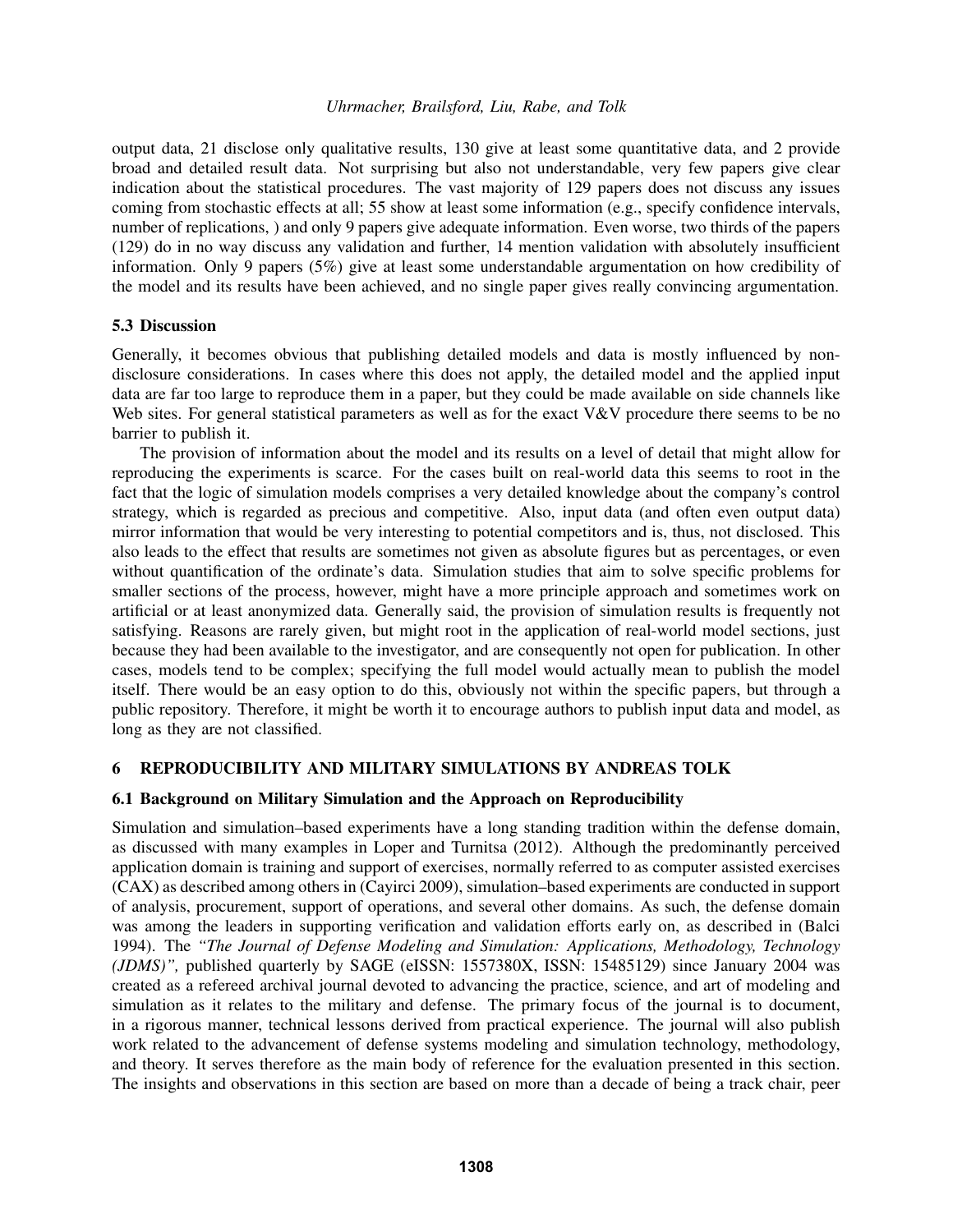reviewer for various journals - including the JDMS - and some additional analysis of relevant publications, in particular in journals, as well as discussions with colleagues in similar positions.

## 6.2 Current State of the Art

Military simulation has three important constraints that are often cited as the reason for not supporting reproducibility of simulation-based experimentation results, as they are recommended in the introduction to this paper. All three issues are not limited to the military and security domain, but can be observed in other domains as well.

- *Classification and Security:* A lot of military information used within simulation-based experiments is classified. If information on the performance of a weapon system is secret, these data cannot be published. If a scenario is classified as not releasable to foreign nationals, it cannot be used for a publication in an international journal. While there are ways to obfuscate such data in collaborations, such as described in (McGowan and Raney 2008), no comparable ideas can be applied to support reproducibility without providing access to the classified information.
- *Intellectual Property:* The simulation systems used within the military and defense community are often the product of yearlong developments by industry. Millions of dollars went into the programming and testing of simulation algorithms that now can be used to conduct simulation– based experiments. However, it is in the professional and commercial interest of these organizations to protect their sophisticated algorithms, methods, and heuristics. This interest often beats the scientific wish to support reproducible results that require transparency.
- *Volume of Source Code and Data:* A related issue is the sheer volume of source code and data utilized for large scale military simulation applications. Many simulation system on the level of a military brigade still model each individual weapon systems and soldier, which results in more than 300 weapon systems and more than 15,000 infantry soldiers, supported by artillery, combat engineers, air defense, and many more troops. The US Army OneSAF baseline has approximately 2 million lines of code (Parsons, Surdu, and Franceschini 2005). Publishing all these code and the data is not really helpful in support of reproducibility.

As a result, the military domain is looking for other ways to increase the trust in the simulation results and increase the credibility of its simulation applications. In my professional activities of the recent years I have never had the privilege to review a submission with enough information to support reproducibility as envisioned in this paper.

## 6.3 Means to Improve Reproducibility

The NATO Code of Best Practice for Command and Control Assessment (COBP) (Alberts et al. 2002) was produced to facilitate high quality assessment in the area of C2 (Command and Control). The COBP offers broad guidance on the assessment of C2 for the purposes of supporting a wide variety of decision makers and C2 researchers. It addresses among other means of operations research also the use of simulation. One clear guidance is that no study shall be published without peer review to increase the overall credibility of the results. While reproducibility is a higher goal than credibility, it is a step into the right direction. In a similar way, the Guide for Understanding and Implementing Defense Experimentation developed by The Technical Cooperation Program (Labbé et al. 2006) emphasizes the need to apply scientific rigor and methods, including reproducible results.

Among the most referenced papers published in recent years in JDMS, the following three directly address means to improve reproducibility. Yilmaz proposes a need for contextualized introspective models to enforce transparency into simulation systems as well as their result (Yilmaz 2004). Harmon and Youngblood propose a model for simulation validation process maturity that includes transparency recommendation for design, implementation, and results (Harmon and Youngblood 2005). Kim et al. explain how the use of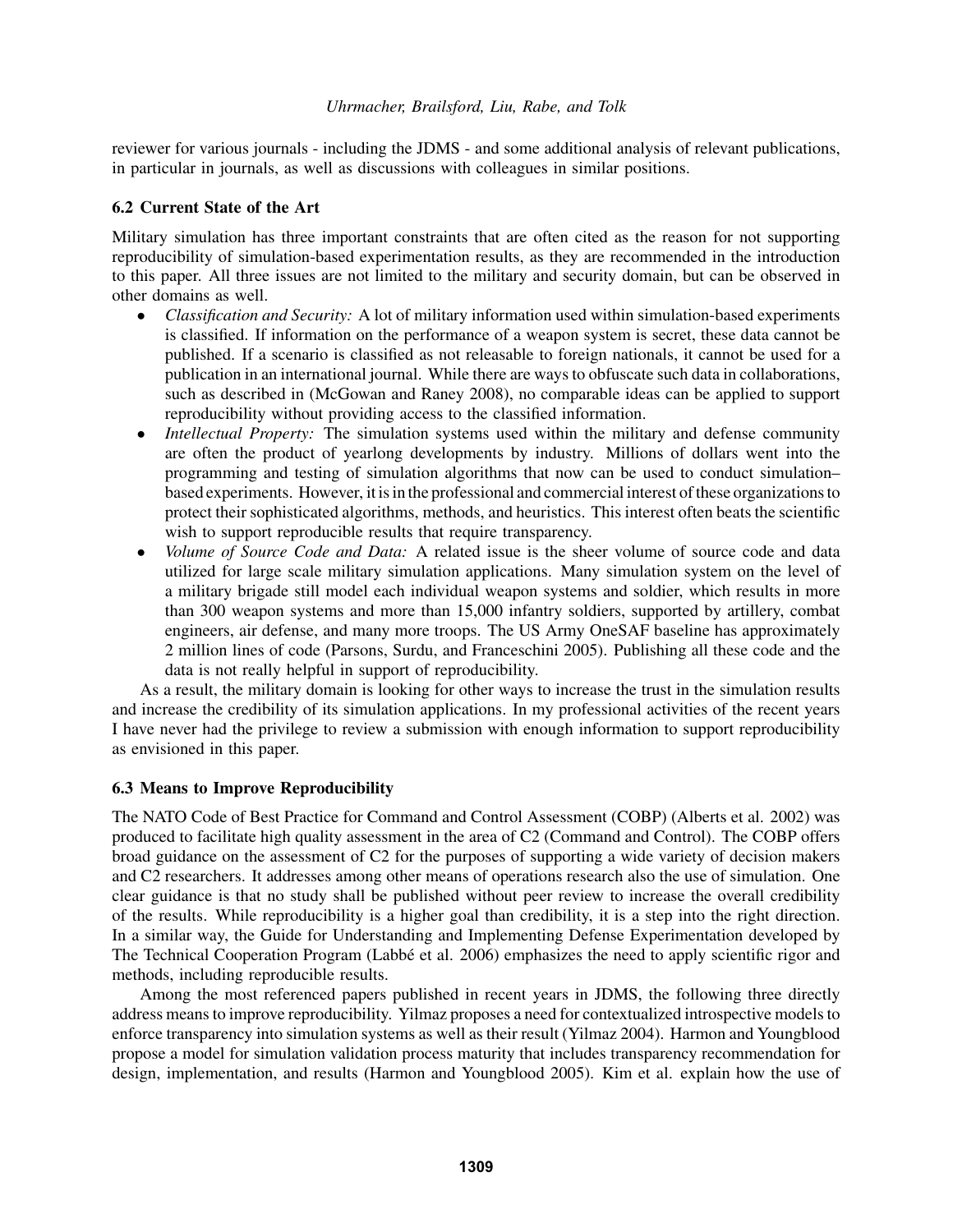well understood formalisms, in their example DEVS, increases transparency and interoperation (Kim et al. 2010).

Another alternative worthwhile of discussion is the use of surrogate models that are neither classified nor expose the intellectual property protected elements of the original simulation system. If these surrogates are behavioral equivalent with the original model, they can be used to ensure the necessary transparency and reproducibility. The proof of structural and behavioral equivalence of two simulation system, however, is not trivial, as has been documented, among others, in (Yücesan and Schruben 1992, Pooley 2007, Bergen-Hill and Page 2010).

## 6.4 Discussion

Although the issues captured in section 6.2 often speak against full–scale reproducibility, not much speaks against publishing at least key source code and data that are in the focus of a journal article. To some degree, this is already applied. An example is given by Özhan et al. who use UML diagrams to describe in detail how the model field artillery in their experiment ( $\ddot{O}$ zhan et al. 2008). Classification, intellectual property, and volume of source code will continue to be the main challenges in the quest for reproducible simulation–based experiment results in the military and defense domain, but the need for transparency of algorithms and data to increase the credibility of these results has been recognized. When this insight will lead to recommendations or even requirements to publish source code and data with journal contributions in this domain remains to be seen. Alternative solutions, such as the use of equivalent surrogate models, is known to be challenging in themselves.

## 7 REPRODUCIBILITY BEYOND INDIVIDUAL APPLICATION AREAS

For the above four modeling and simulation areas, different approaches were pursued to help illuminate the current practice in ensuring reproducibility. In the area of network simulation, a series of surveys about reproducibility of published research exists which has been used as a basis. For the area of logistics, a short (informal, yet first) survey on reproducible research taking into account 193 recent publications has been conducted for this purpose. In health care and military, selective individual papers have been analyzed.

## 7.1 Reproducibility - Where are We ?

In all areas, the current state is non-satisfactory. Most of the work published cannot be reproduced. This applies to the area of network simulation, despite standard simulation tools and model libraries, as well as to modeling and simulation in health care, logistics, and military. However, what is missing for a reproducible modeling and simulation varies with the different application areas. Although in network simulation, incompletely documented experimental settings might threaten replicating research results, most problems might be taken care of by a more stringent documentation discipline in combination with exploiting recent technical developments. In contrast, the problems in the other three application areas appear more deeply rooted. In those areas, models and other artifacts of modeling and simulation research, like software or data, often constitute classified information and, as such, cannot be easily made accessible. Other arguments for the non-transparency of modeling and simulation research in these areas are the complexity of models and the problems induced due to non standardized modeling and simulation approaches. However, as revealed in the survey on logistics (but applicable also in the other areas), reasons for presenting non-reproducible research are rarely given and thus, left as guesswork in concrete cases. Interestingly in health care and military, the governmental institutions (as major players) appear well aware about the thread that nonreproducible modeling and simulation presents - even to the point to rendering modeling and simulation as a useless method. Therefore, specific measures shall support reproducible modeling and simulation results, which involve major efforts including a complete documentation of all validation and verification steps or rebuilding entire models from scratch. However, these measures are applied internally, and stand in stark contrast to the majority of research published.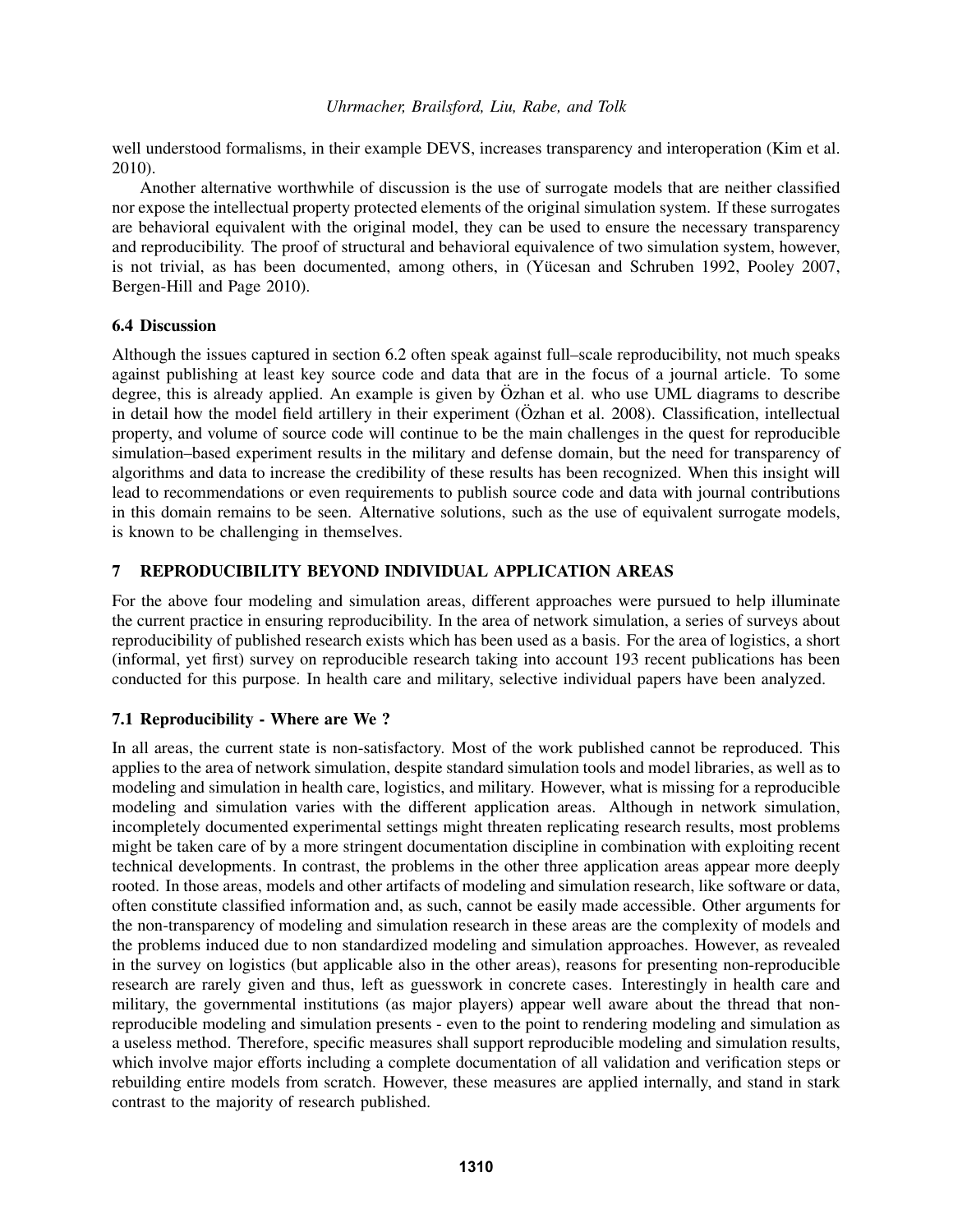#### 7.2 Improving Reproducibility: Different Areas - the Same Means ?

In all four application areas, the role of easily accessible simulation tools that play the role of a de-facto standard in an area have been emphasized as one possibility to enhance reproducibility, and the lack of this as one major impediment of reproducible research. E.g. in network simulation, tools like ns2 with large libraries facilitate the accessibility of models as the prime artifacts of modeling and simulation and the reproduction of research results. However, even with standardized tools, their configuration, including possibly hidden parameters, influences simulation results and needs to be considered. The role of tools in reproducible research is also apparent in the area of agent-based research. Major agent-based modeling and simulation frameworks, e.g., Netlogo (Wilensky 1999) or Repast (North et al. 2006), encourage authors to publish their models online to support a reuse of models and a reproduction of research results. However, the information focuses on the model and does not expand to background information like input data, calibration, and validation processes the model was subjected to. Thus in addition, standardized guidelines for documenting simulation experiments are required. Reproducible research shares many challenges with reusing models in general, e.g., developing model libraries that can easily be parameterized and specifying the limitations of a model's use in an unambiguous and compact manner (see section on network). In addition, the lack of a formal semantics of modeling approaches and of a compact description hampers the reproduction of research results. Thus, more efforts are required referring to formal domain specific modeling languages. Other concerns, e.g., models being too complex or too many data being involved, can be addressed by technical means, like online supplementary material. Also runnable papers help in repeating experiments (as those occur in the same virtual environment) and as such increasing the confidence in the documented research findings. However, more information is needed to "reproduce" experiments, a process with which we typically associate scientists interpreting and evaluating the research and then reproducing the research results by same or similar methods. Obviously, additional means also are required to overcome the problem of classified information. Synthetic data sets and exploiting adequate privacy and security methods have been identified as helpful across application fields. Pursuing the above strategies in combination with clearly differentiating between research results according to their degree of reproducibility (and thus according to their scientific rigor) could start changing the current practice to put more efforts into reproducible modeling and simulation research.

### 7.3 Journals, Conferences, and Workshops: is the Ball in their Court ?

Journals, conferences, and workshops are the outlets for research of scientific communities and, as such, reflect the culture of those communities. In natural sciences, it has long been a sine qua none to publish within the methods section any information required to replicate the research results. In addition, supplementary material was put to use to fill in the remaining gaps of information about the experiments done. Without this information papers could not be published and thus authors could not receive credit for the research done. Still this has not prevented non-reproducible research, as the replication study by Baggerly and Coombes illustrated (Baggerly and Coombes 2009).

Other disciplines have problems perceiving themselves as experimental sciences and as a result knowledge and procedures how to execute and document experiments leave much to wish for, as e.g. pointed out for the field of computer science by Walter Tichy (Tichy 1998), but likewise applicable to the other three application fields described above. Meanwhile, the computer science community has become aware that experiments are essential in computer science research and experiments need to be more carefully executed and documented (Mytkowicz et al. 2009). Non-reproducible research is considered a problem: "Repeatability and reproducibility are cornerstones of the scientific process, necessary for avoiding dissemination of flawed results." (Collberg and Proebsting 2016). In general, the calls for making main artifacts of computer science, e.g., software and data, available and accessible are getting louder. An increasing number of conferences encourages authors of accepted papers whose research includes source code, mechanized proofs, data collection, test suites, models, or any other digital artifacts to submit these to an optional artifact evaluation. Therefore, con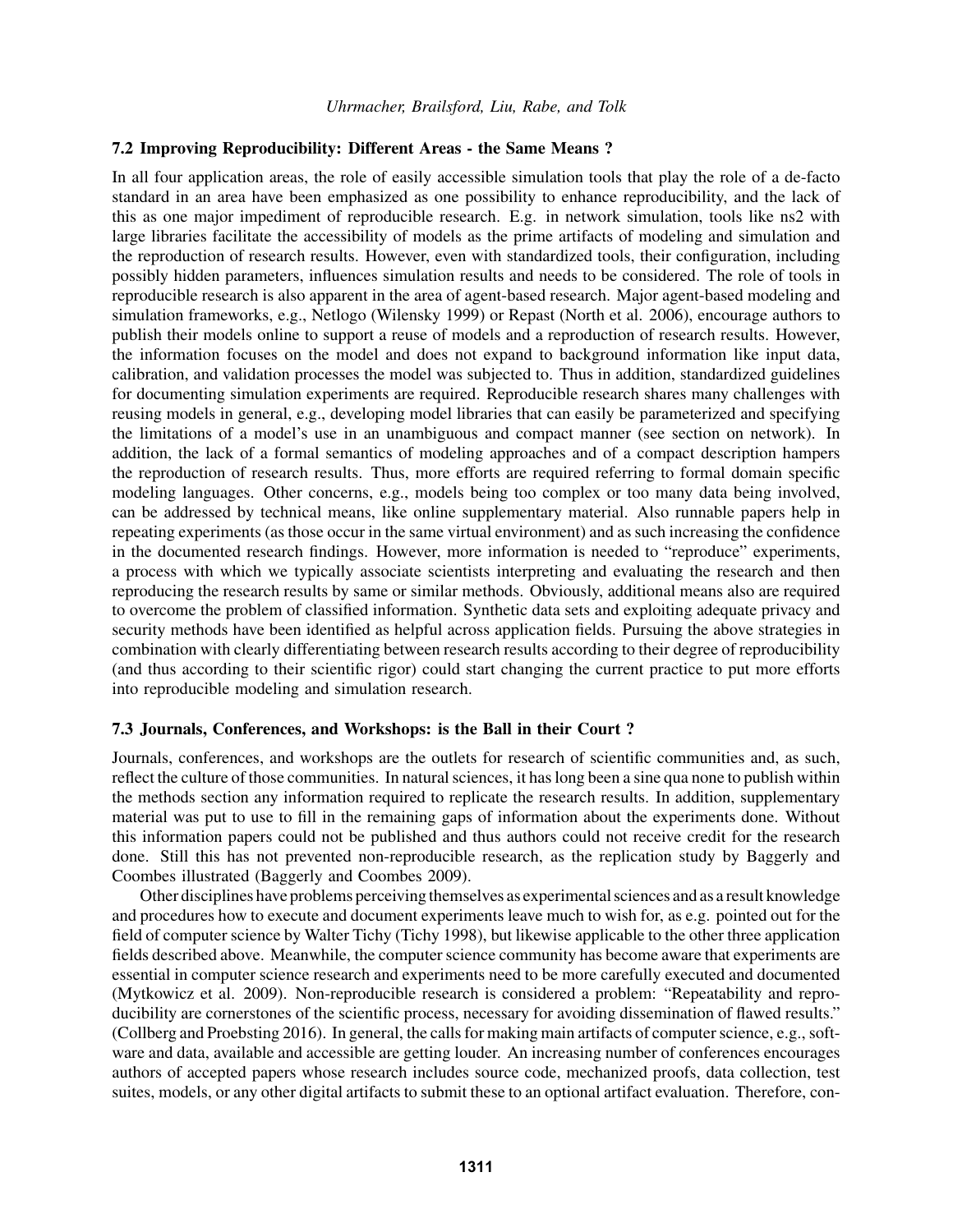ferences follow a rather similar pattern, see e.g. International Conference on Computer Aided Verification – CAV (http://i-cav.org/2015/evaluation/) or ACM SIGPLAN-SIGACT Symposium on Principles of Programming Languages – POPL (http://popl15-aec.cs.umass.edu/home/). Artifacts are reviewed whether they are 1) Easy to reuse. How easy is it to reuse the provided artifact? 2) Consistent. Does the artifact help to reproduce the results from the paper? 3) Complete. What is the percentage of the results that can be reproduced? 4) Well documented. Does the artifact describe and demonstrate how to apply the presented method to a new input? The papers that successfully completed the artifact evaluation are marked by a corresponding badge.

Other strategies to improve the reproducibility of research published at conferences are explored as well. For example, in 2016 the "International Conference for High Performance Computing, Networking, Storage and Analysis (SC)" (http://sc16.supercomputing.org/) exploits the student cluster competition to test the replicability of results presented in papers at previous SC conferences instead of running more traditional benchmark applications. Also two journals of the ACM, i.e., ACM Transactions on Mathematical Software (TOMS) (http://toms.acm.org) and ACM Transactions on Modeling and Computer Simulation (TOMACS) (http://tomacs.acm.org) offer a replication of computational results (RCR). TOMACS is the first simulation journal that pushes the reproducibility of modeling and simulation research. The first paper carrying the TOMACS RCR and Artifact Evaluation badge (Fig. 1) has just been published: all



Figure 1: Badge of TOMACS.

findings including figures but also the methods developed and implemented in (Feng et al. 2016) have been checked and findings replicated by an independent reviewer (Lück 2016). So far no simulation conference has established procedures to increase the reproducibility and replicability of research.

## **REFERENCES**

- Ahrenholz, J., C. Danilov, T. R. Henderson, and J. H. Kim. 2008. "CORE: A real-time Network Emulator". In *MILCOM - Military Communications Conference*, 1–7: IEEE.
- Alberts, D. S. et al. 2002. *NATO Code of Best Practice for Command and Control Assessment*. Washington, DC: CCRP Press.
- Baggerly, K., and K. Coombes. 2009. "Deriving Chemosensitivity from Cell Lines: Forensic Bioinformatics and Reproducible Research in High-Throughput Biology". *Ann App Statist* 3 (4): 1309–34.
- Balci, O. 1994. "Validation, Verification, and Testing Techniques throughout the Life Cycle of a Simulation Study". *Annals of Operations Research* 53 (1): 121–173.
- Balci, O. 1998. "Verification, Validation and Testing". In *Handbook of simulation*, edited by J. Banks, 335–393. New York: John Wiley.
- Bergen-Hill, T. A., and E. H. Page. 2010. "Out–of–order execution and structural equivalence of simulation models". In *Proc. of the Winter Simulation Conference*, edited by B. Johansson, S. Jain, J. Montoya-Torres, J. Hugan, and E. Yücesan, 466–478. Piscataway: IEEE/ACM.
- Berman, M., J. S. Chase, L. Landweber, A. Nakao, M. Ott, D. Raychaudhuri, R. Ricci, and I. Seskar. 2014. "GENI: A Federated Testbed for Innovative Network Experiments". *Comput. Netw.* 61:5–23.
- Breslau, L., D. Estrin, K. Fall, S. Floyd, J. Heidemann, A. Helmy, P. Huang, S. McCanne, K. Varadhan, Y. Xu, and H. Yu. 2000. "Advances in Network Simulation". *IEEE Computer* 33 (5): 59–67.
- Cayirci, E. 2009. "Multi-resolution Federations in Support of Operational and Higher Level combined/joint Computer Assisted Exercises". In *Proc. of the Winter Simulation Conference*, edited by M. D. Rossetti, R. R. Hill, B. Johansson, A. Dunkin, and R. G. Ingalls, 1787–1797. Piscataway: IEEE/ACM.
- Chen, T., and C. Wang. 2016. "Multi-objective Simulation Optimization". *J Simulation* 10 (1): 50–68.
- Collberg, C. S., and T. A. Proebsting. 2016. "Repeatability in Computer Systems Research". *Commun. ACM* 59 (3): 62–69.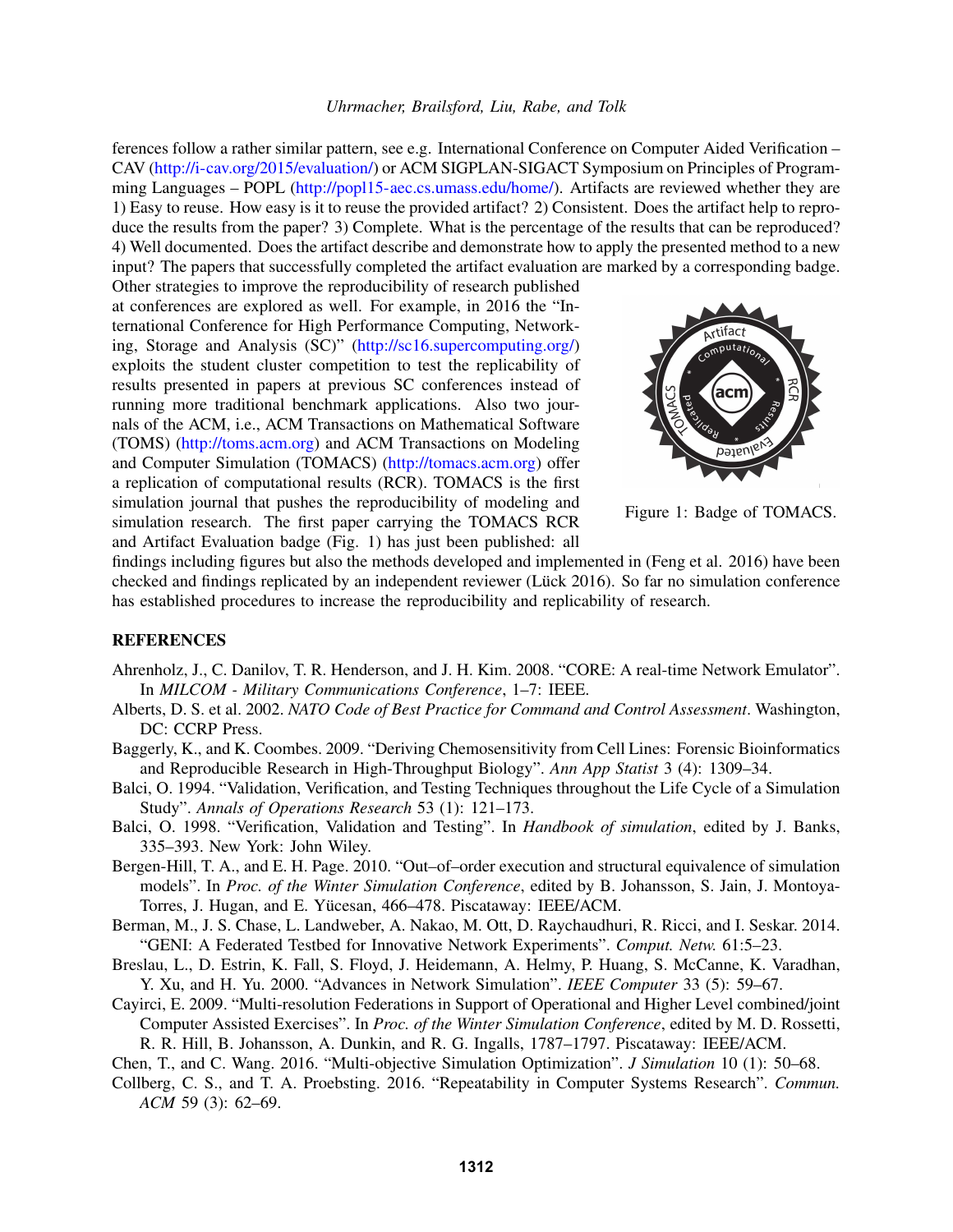- Collins, A., M. D. Petty, D. Vernon-Bido, and S. J. Sherfey. 2015. "A Call to Arms: Standards for Agent-Based Modeling and Simulation.". *J. Artificial Societies and Social Simulation* 18 (3).
- Cowie, J., D. Nicol, and A. Ogielski. 1999. "Modeling the global Internet". *Computing in Science and Engineering* 1 (1): 42–50.
- Dalle, O. 2012. "On Reproducibility and Traceability of Simulations". In *Proc. of the Winter Simulation Conference*, edited by O. Rose and A. M. Uhrmacher, 244:1–244:12. Piscataway: IEEE/ACM.
- Dangelmaier, W., C. Laroque, and A. Klaas. (Eds.) 2013. *Simulation in Production and Logistics 2013*. Paderborn: HNI-Verlagsschriftenreihe.
- Erazo, M. A., and J. Liu. 2013. "Leveraging symbiotic Relationship between Simulation and Emulation for scalable Network Experimentation". In *Proc. of the SIGSIM Conference on Principles of Advanced Discrete Simulation*, 79–90: ACM.
- Ewald, R., and A. M. Uhrmacher. 2014. "SESSL: A Domain-Specific Language for Simulation Experiments". *ACM Transactions on Modeling and Computer Simulation (TOMACS)* 24 (2).
- Feng, C., J. Hillston, and V. Galpin. 2016. "Automatic Moment-Closure Approximation of Spatially Distributed Collective Adaptive Systems". *ACM Transactions on Modeling and Computer Simulation (TOMACS)* 26 (4): 26:1–26:22.
- Floyd, S., and E. Kohler. 2003. "Internet Research needs better Models". *ACM SIGCOMM Computer Communication Review* 33 (1): 29–34.
- Fone, D., S. Hollinghurst, M. Temple, A. Round, N. Lester, A. Weightman, K. Roberts, E. Coyle, G. Bevan, and S. Palmer. 2003. "Systematic Review of the Use and Value of Computer Simulation Modelling in Population Health and Health Care Delivery". *Journal of Public Health* 25(4):325 – 335. Publisher: Faculty of Public Health.
- Grimm, V., U. Berger, D. L. DeAngelis, J. G. Polhill, J. Giske, and S. F. Railsback. 2010. "The ODD protocol: A Review and first Update". *Ecological Modelling* 221 (23): 2760–2768.
- Gu, Y., and R. Fujimoto. 2007. "Applying parallel and distributed Simulation to remote Network Emulation". In *Proc. of the Winter Simulation Conference*, edited by S. G. Henderson, B. Biller, M. Hsieh, J. Shortle, J. D. Tew, and R. R. Barton. Piscataway: IEEE/ACM.
- Günal, M. M., and M. Pidd. 2011. "DGHPSIM:: Generic Simulation of Hospital Performance". ACM *Transactions on Modeling and Computer Simulation (TOMACS)* 21 (4): 23:1–23:22.
- Handigol, N., B. Heller, V. Jeyakumar, B. Lantz, and N. McKeown. 2012. "Reproducible Network Experiments Using Container-based Emulation". In *Proc. of Emerging Networking Experiments and Technologies (CoNEXT'12)*, 253–264: ACM.
- Harmon, S., and S. M. Youngblood. 2005. "A proposed Model for Simulation Validation Process Maturity". *The Journal of Defense Modeling and Simulation: Applications, Methodology, Technology* 2 (4): 179–190.
- Joppa, L. N., G. McInerny, R. Harper, L. Salido, K. Takeda, K. O'Hara, D. Gavaghan, and S. Emmott. 2013. "Troubling Trends in Scientific Software Use". *Science* 340 (6134): 814–815.
- Katsaliaki, K., and N. Mustafee. 2011. "Applications of Simulation within the Healthcare Context". *Journal of the Operational Research Society (JORS)* 62 (8): 1431 – 1451.
- Kim, T. G., C. H. Sung, S.-Y. Hong, J. H. Hong, C. B. Choi, J. H. Kim, K. M. Seo, and J. W. Bae. 2010. "DEVSim++ toolset for defense modeling and simulation and interoperation". *The Journal of Defense Modeling and Simulation: Applications, Methodology, Technology* 8 (3): 129–142.
- Köhn, D., and N. Novère. 2008. "SED-ML an XML Formats for the Implementation of the MIASE Guidelines". In *Proc. of the 6th International Conference on Computational Methods in Systems Biology*, edited by M. Heiner and A. Uhrmacher, 176–190: Springer.
- Kurkowski, S., T. Camp, and M. Colagrosso. 2005. "MANET Simulation Studies: The Incredibles". *ACM SIGMOBILE Mobile Computing and Communications Review* 9 (4): 50–61.
- Labbé, P. et al. 2006. Guide for Understanding and Implementing Defense Experimentation GUIDEx. Norfolk, VA: The Technical Cooperation Program, NATO ACT.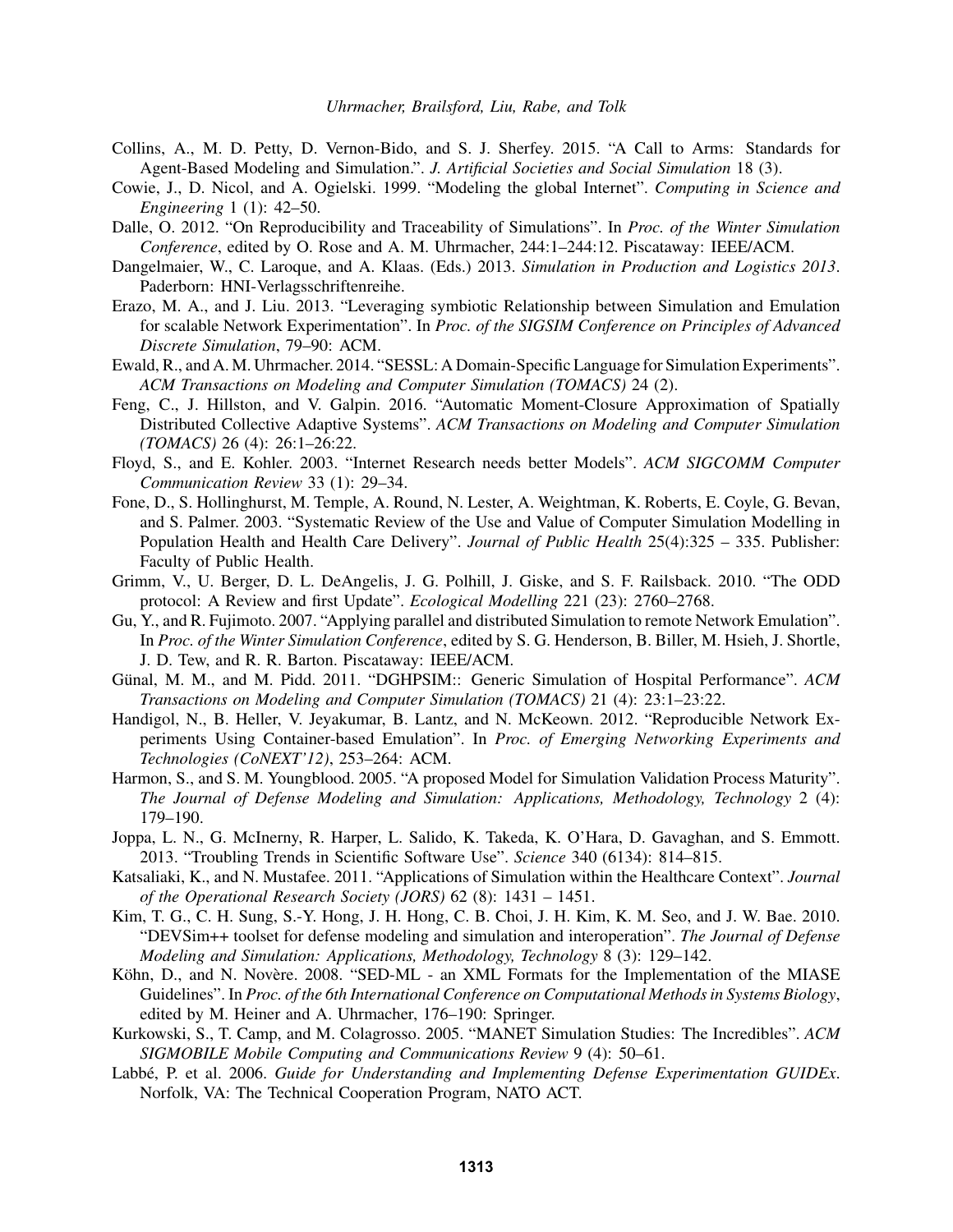- Li, T., and J. Liu. 2014. "Cluster-Based Spatiotemporal Background Traffic Generation for Network Simulation". *ACM Transactions on Modeling and Computer Simulation (TOMACS)* 25 (1): 4:1–4:25.
- Liu, J., Y. Li, N. V. Vorst, S. Mann, and K. Hellman. 2009. "A Real-time Network Simulation Infrastructure based on OpenVPN". *Journal of Systems and Software* 82 (3): 473–485.
- Loper, M. L., and C. D. Turnitsa. 2012. *History of Combat Modeling and Distributed Simulation*, 329–355. Hoboken, NJ: John Wiley & Sons, Inc.
- Lück, A. 2016. "Replicated Computational Results (RCR) Report for Automatic Moment-Closure Approximation of Spatially Distributed Collective Adaptive Systems". *ACM Transactions on Modeling and Computer Simulation (TOMACS)* 26 (4): 27:1–27:3.
- McGowan, G., and C. Raney. 2008. "Integrating Multi-Level Security into the Joint Warfighter Training Environment". In *The Interservice/Industry Training, Simulation & Education Conference (I/ITSEC)*.
- Merali, Z. 2010. "Computational science: ...Error". *Nature* (467): 775–777.
- Mytkowicz, T., A. Diwan, M. Hauswirth, and P. F. Sweeney. 2009. "Producing Wrong Data Without Doing Anything Obviously Wrong!". *SIGPLAN Not.* 44 (3): 265–276.
- Nicol, D., D. Jin, and Y. Zheng. 2011. "S3F: the scalable Simulation Framework Revisited". In *Proc. of the Winter Simulation Conference*, edited by S. Jain, R. Creasey, J. Himmelspach, K. P. White, and M. C. Fu, 3288–3299. Piscataway: IEEE/ACM.
- North, M. J., N. T. Collier, and J. R. Vos. 2006. "Experiences Creating three Implementations of the Repast Agent Modeling Toolkit". *ACM Transaction Modeling and Computer Simulation (TOMACS)* 16 (1):  $1-25.$
- Özhan, G., H. Oğuztüzün, and P. Evrensel. 2008. "Modeling of Field Artillery Tasks with Live Sequence Charts". *The Journal of Defense Modeling and Simulation: Applications, Methodology, Technology* 5 (4): 219–252.
- Parsons, D., J. Surdu, and D. Franceschini. 2005. "OneSAF: A Case Study in Agile Methods and Extreme Programming". In *The Interservice/Industry Training, Simulation & Education Conference (I/ITSEC), Orlando*.
- Pawlikowski, K. 2003. "Do not trust all Simulation Studies of Telecommunications Networks". In *International Conference on Information Networking (ICOIN*, 899–908: IEEE.
- Pawlikowski, K., H. Jeong, and J. Lee. 2002. "On Credibility of Simulation Studies of Telecommunication Networks". *IEEE Communications Magazine* 40 (1): 132–139.
- Pooley, R. 2007. "Behavioural Equivalence in Simulation Modelling". *Simulation Modelling Practice and Theory* 15 (1): 1–20.
- Rabe, M., and U. Clausen. (Eds.) 2015. *ASIM Conference Proceedings Simulation in Production and Logistics 2015*. Stuttgart: Fraunhofer Verlag.
- Rabe, M., S. Spieckermann, and S. Wenzel. 2009. "Verification and Validation Activities within a New Procedure Model for V&V in Production and Logistics Simulation". In *Proc. of the Winter Simulation Conference*, edited by M. D. Rossetti, R. Hill, B. Johansson, A. Dunkin, and R. Ingalls, 2509–2519. Piscataway: IEEE.
- Rahmandad, H., and J. D. Sterman. 2012. "Reporting Guidelines for Simulation-based Research in Social Sciences". *System Dynamics Review* 28 (4): 396–411.
- Ricci, R., G. Wong, L. Stoller, K. Webb, J. Duerig, K. Downie, and M. Hibler. 2015. "Apt: A Platform for Repeatable Research in Computer Science". *ACM SIGOPS Operating Systems Review* 49 (1).
- Riley, G. 2003. "The Georgia Tech Network Simulator". In *Proc. of the ACM SIGCOMM Workshop on Models, Methods and Tools for Reproducible Network Research (MoMeTools'03)*, 5–12.
- Sarkar, N. I., and J. A. Gutiérrez. 2014. "Revisiting the Issue of the Credibility of Simulation Studies in Telecommunication Networks: Highlighting the Results of a Comprehensive Survey of IEEE Publications". *IEEE Communications Magazine* 52 (5): 218–224.